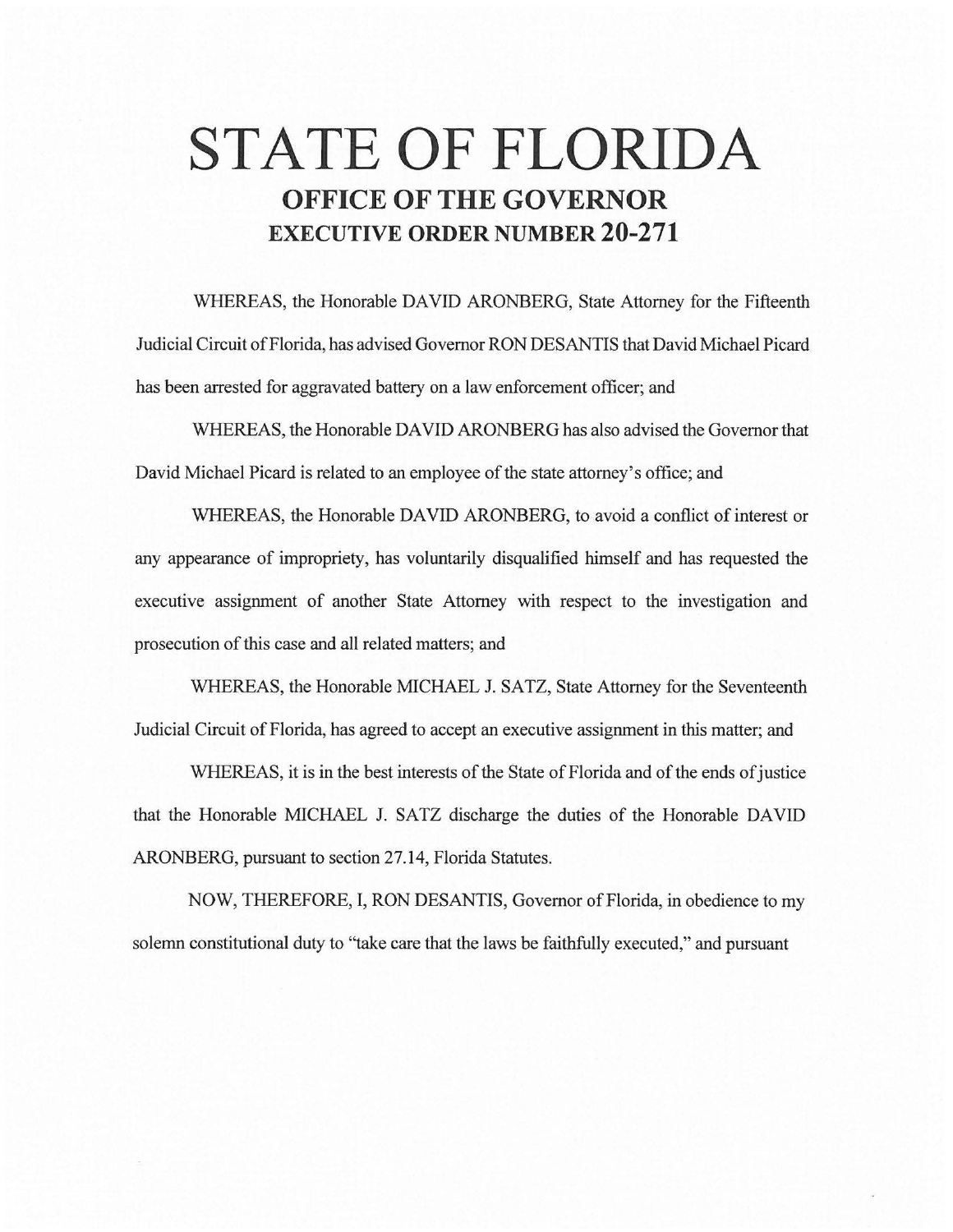to the Constitution and laws of the State of Florida, issue the following Executive Order, effective immediately:

### Section 1.

The Honorable MICHAEL J. SATZ, State Attorney for the Seventeenth Judicial Circuit of Florida, referred to as the "Assigned State Attorney," is assigned to discharge the duties of the Honorable DAVID ARONBERG, State Attorney for the Fifteenth Judicial Circuit of Florida, as they relate to the investigation, prosecution, and all matters related to David Michael Picard.

### Section 2.

The Assigned State Attorney or one or more Assistant State Attorneys and Investigators, who have been designated by the Assigned State Attorney, shall proceed immediately to the Fifteenth Judicial Circuit of Florida, and are vested with the authority to perform the duties prescribed herein.

## Section 3.

All residents of the Fifteenth Judicial Circuit are requested, and all public officials are directed, to cooperate and render whatever assistance is necessary to the Assigned State Attorney, so that justice may be served.

#### Section 4.

The period of this Executive Assignment shall be for one (1) year, to and including October 23, 2021.